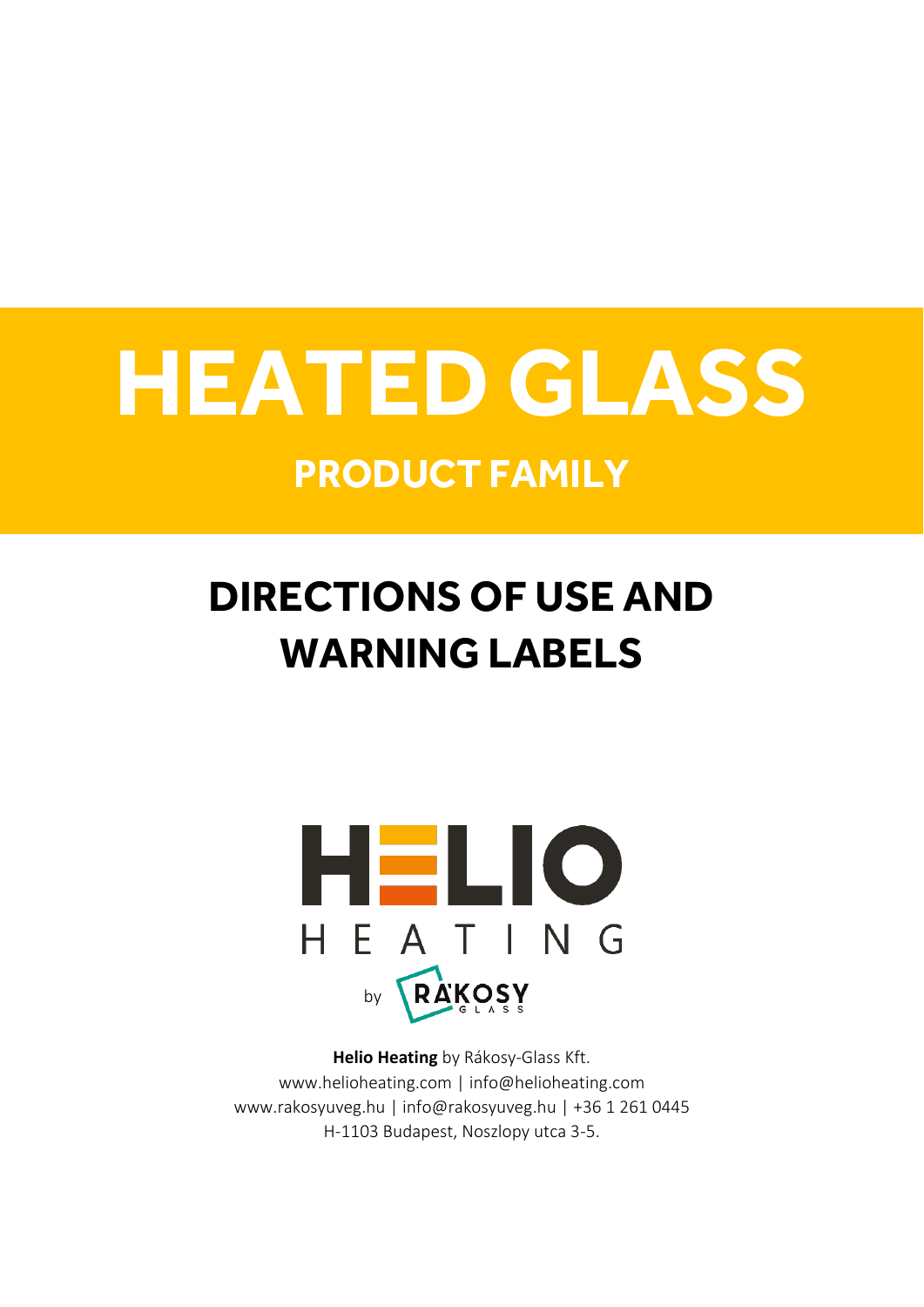

## **HEATED GLASS PRODUCT FAMILY**

#### **1. WARNING LABELS**

#### **1.1. General warnings**

- Before the installation of the product, verify that the glass and electronic cable are intact. If any part of the product is damaged, do not use the product! In this case, please contact the distributor.
- The replacement of the electric cable may be performed only and exclusively by the manufacturer or by duly trained personnel.
- Heated glasses may be used only and exlusively in a system equipped with a Residual Current Device!
- Do not place the device directly under the base of the electric connector!
- The device must be equipped in such a way that a person should not be able to touch the switch or other control mechanisms in the bathtub or while standing in the shower!
- The device must be installed in such a manner so as to enable its removal from the electric grid. Depowering can be undertaken via an accessible jack, or an approriate power switch, in the event that the device does not possess a suitable switch.
- The permanently connected device must be connected through a disconnection mechanism that provides complete disconnection on both poles, pursuant to surge protection category III. (disconnects with a minimum gap of 2.5mm).
- The device must be installed in such a way so as to make the trademark of the manufacturer and the model number of the product visible after installation.
- WARNING! Certain parts of the product may heat up significantly and inflict burns. Particular care must be paid to the safety of children and vulnerable persons.
- It is PROHIBITED to leave the device on without supervision!
- In the interest of avoiding overheating, covering up the device is PROHIBITED! (E.g. with curtains, clothes, etc.)
- Immersion of the product in water or streaming water is PROHIBITED!
- In the event of damage to the heated glass, depower the system! Make sure the device is depowered and ensure its replacement!
- WARNING! This heating element does not contain an integrated thermostat to regulate room temperature. Thus, do not use the device in such smaller room where persons are who are unable to leave the room independently, except in cases where constant monitoring is ensured!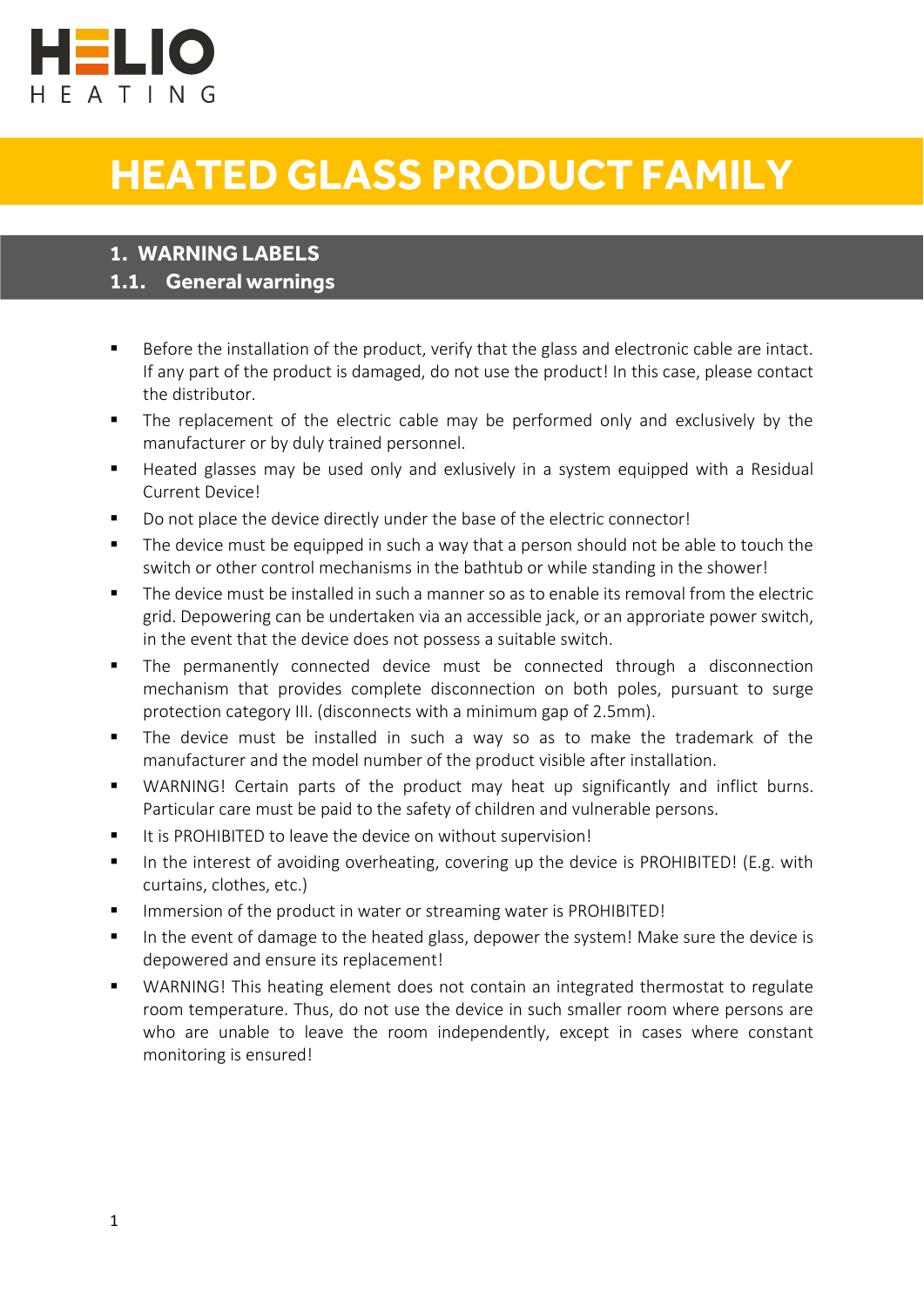

l

- In the event that they are not under constant supervision, keep children under 3 years of age away from the device!
- Children under 12 years of age may not use the product, unless supervised by an adult.
- Do not allow your children to play with the mechanism!
- Children must be supervised when cleaning or performing maintenance on the device.
- Children that are 3 years or older, but younger than 8 years of age may only turn on an appropriately activated device when such child is under supervision, or when they have received clear instructions regarding the safe use of the device and have understood the risks that may arise over the course of its use.
- A child under 8 years of age or a person with diminished physical or mental capacity, or those with insufficient experience or know-how, may only operate the device under supervision, or in such a case, when he/she has received guidance regarding safe operation and understood potential risks arising over the course of use.

#### **1.2. Product label signage guide**

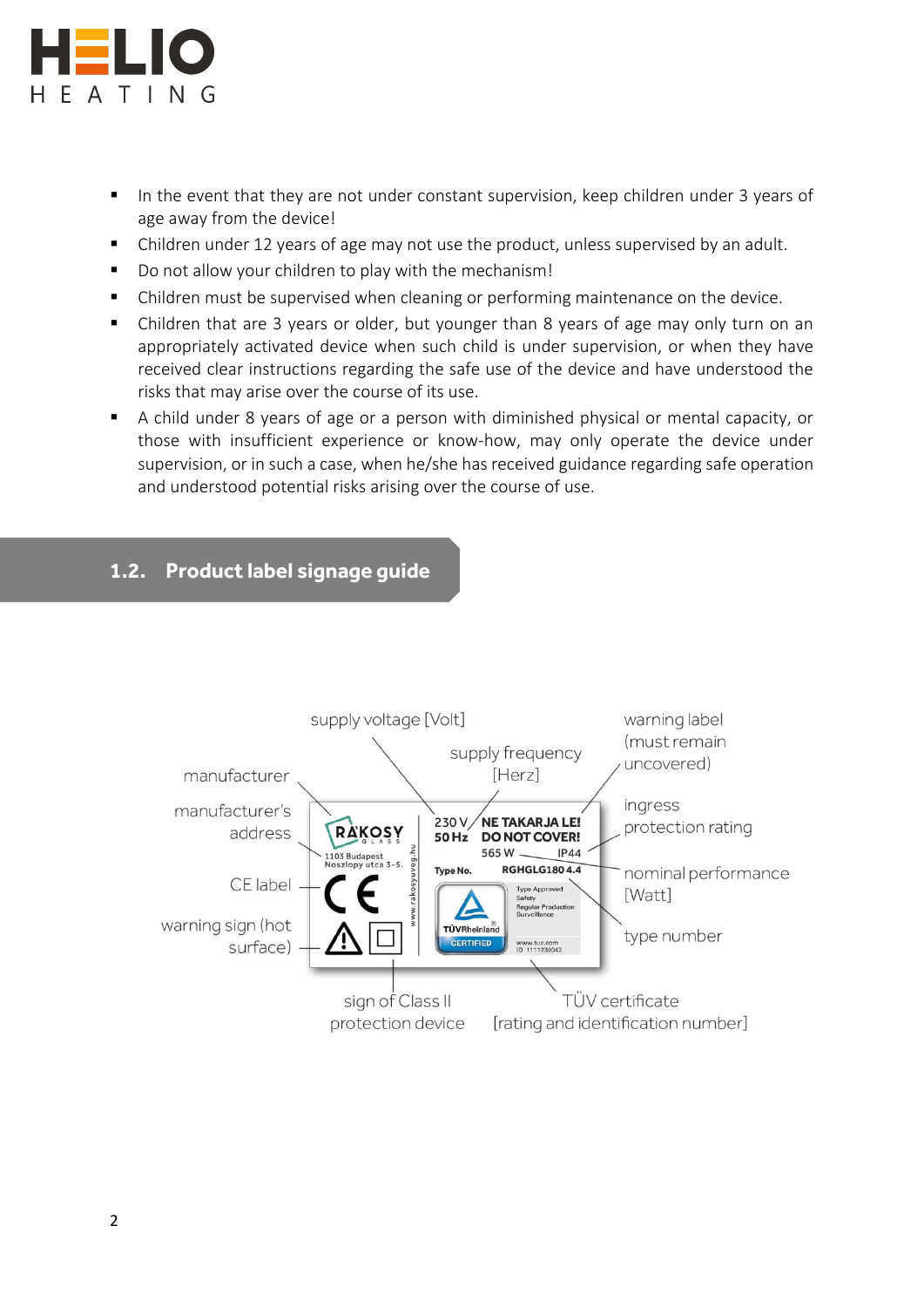

#### **2. DIRECTIONS OF USE**

#### **2.1 General assembly guide for heated glasses and heated mirrors that can be wall or ceiling installed**

- We recommend our products for interior installation.
- **Depending on the bolting system of heated glass and heated mirrors, they can be used by** placing them on a fixed rear fixture, on a side wall, or on the ceiling alike.
- Before the installation or use of the equipment, plesase make sure that the heated glass and the electronic cable are undamaged!
- **Prior to installation on a side wall or a ceiling, the heated panel (in the event that it does** not yet have a casing or other fixture suitable for bolting it in place) must be equipped with a casing, console, or other device suitable for safe bolting in place! The selection of the bolting mechanism depends on the method of planned installation and the planned manner of use.
- Various metals, woods or plastics of approriate quality and adequate heat resistance parameters can serve as the material of the casing or console structure.
- When fitting the casing or console to the glass, in the interest of avoiding damage to the glass, please use heat resistant silicone sealing compound between the glass and the casing/console.
- Heated glasses equipped with approriate support structure accessories may only and exclusively be fixed on a properly solid and stable support structure. Always consider the physical properties of the support structure!
- Drilling of the heated glass is strictly prohibited!
- The heated glass must be connected to the control mechanism and the electric grid.
- **•** Once the installation of the undamaged product has taken place in a safe manner, and it has been connected to the control unit and the electric grid, the product may be used.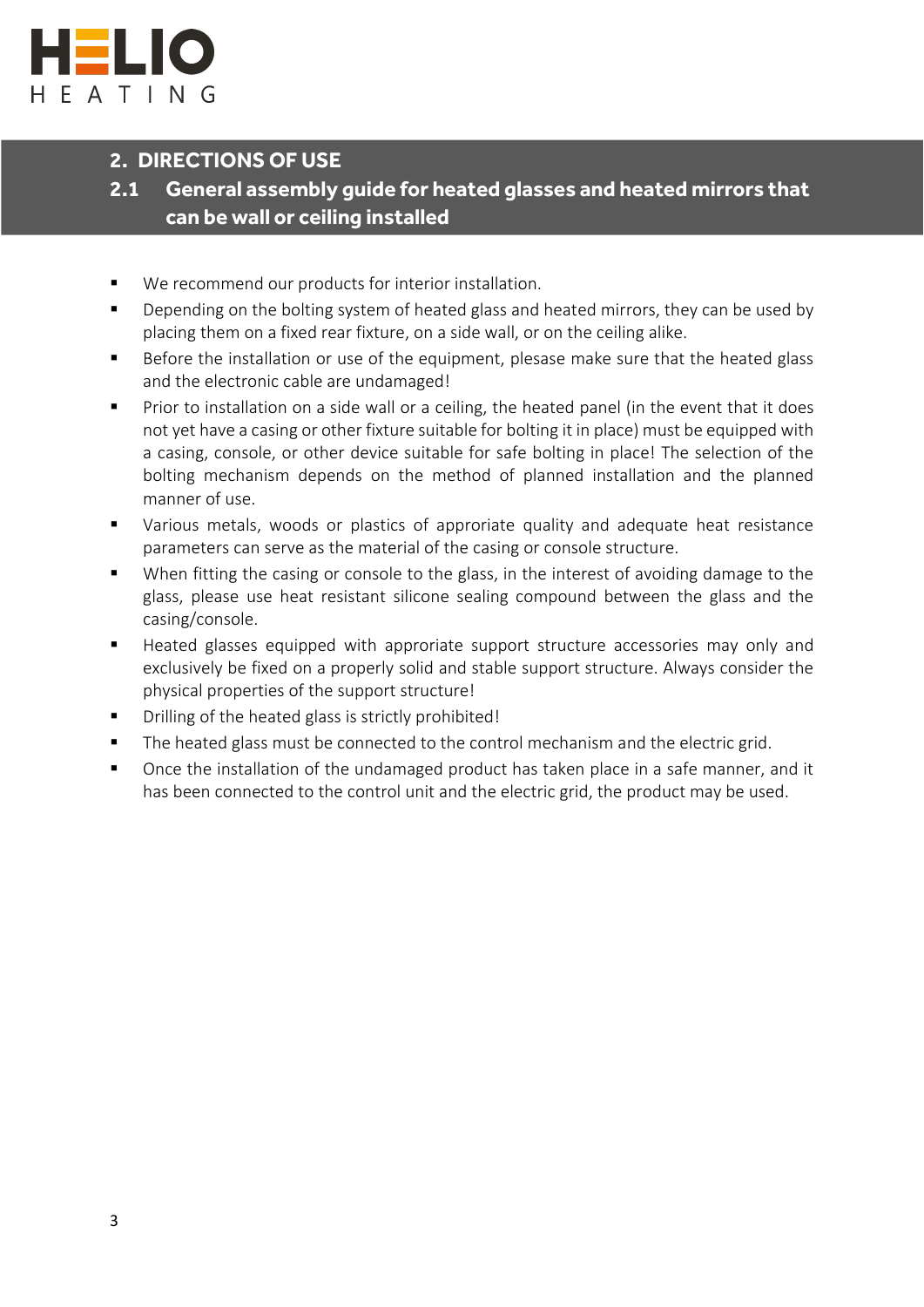

#### **2.2 General installation guide for separator heated glass and heated insulated glass**

- We recommend our products for architectural and interior decoration use.
- **Prior to installation and use, please make sure that the heated glass and the electronic** cable are undamaged!
- The device must be installed in such a manner so as to enable its removal from the electric grid. Depowering can be undertaken via an accessible jack, or an approriate power switch, in the event that the device does not possess a suitable switch.
- The permanently connected device must be connected through such disconnection mechanism that provides complete disconnection on both poles, pursuant to surge protection category III. (disconnects with a minimum gap of 2.5mm).
- In the event of a fixed installation, the products must always be installed to fit the properties of the given building and the casing. This requires custom design. Please request professional assistance for design and installation!
- The heated glasses of Rákosy-Glass Kft. may be installed into any casing of appropriate quality and size. Please request professional assistance for design and installation!
- Drilling into the heated glass is strictly prohibited!
- The heated glass must be connected to the control unit and the electrical grid.
- **Once the installation of the undamaged product has been completed, and it has been** connected to the control unit and electrical grid, the use of the product may begin.